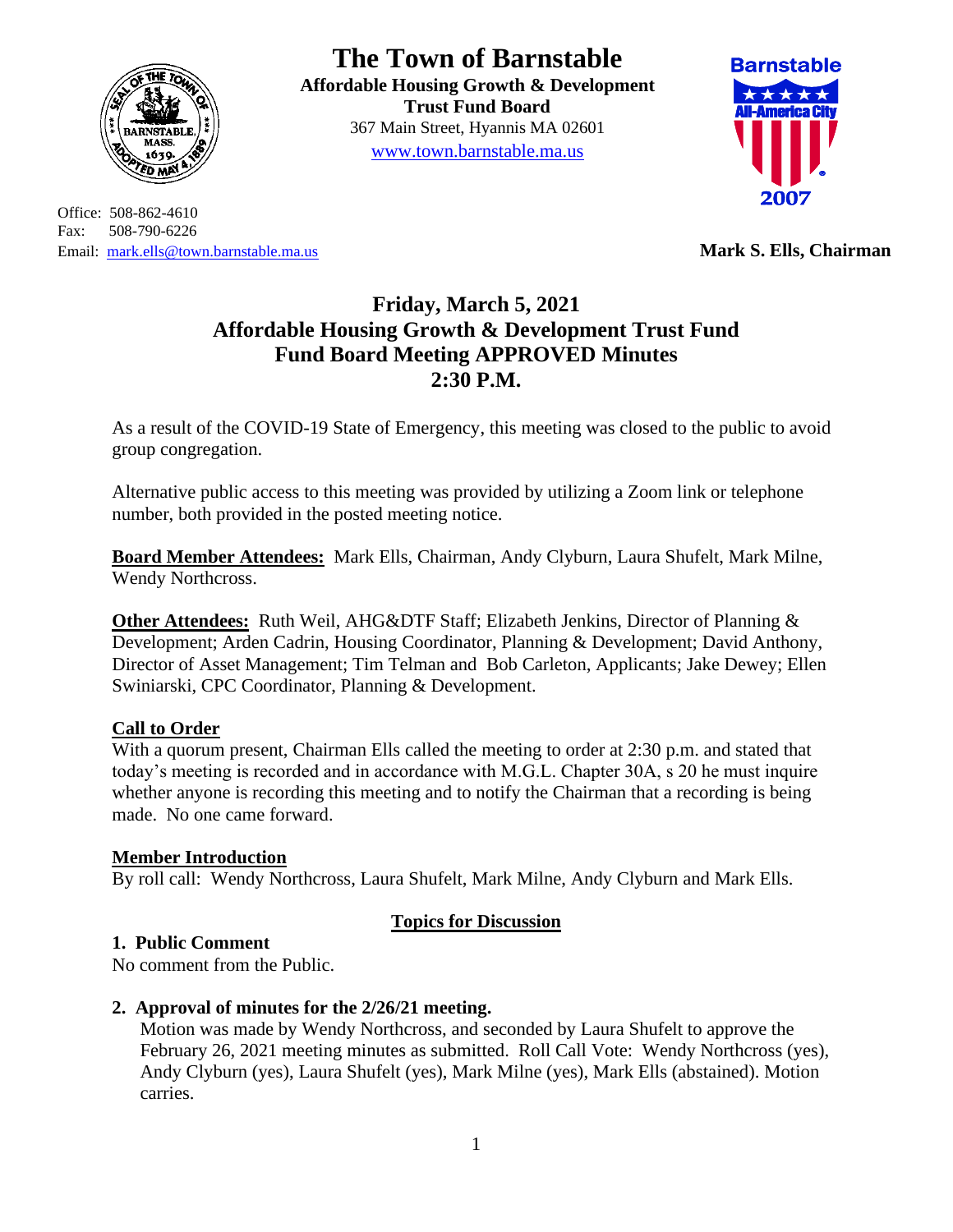#### **3. Continued Applications:**

**Continuation of the review of, and possible vote on, the revised application submitted by Standard Holdings, LLC for a project identified as "Residence @ 850", a proposed multifamily housing development applying for \$1.4 Million Dollars of Trust funds to create 10 units of affordable rental housing, to be affordable to individuals and families whose income is 50% of the Area Median Income (AMI), to be located at 850 Falmouth Road, Hyannis, MA.** 

Ruth Weil explained that the Trust evaluation instruments require review of projects with a threshold of a minimum of 65 points for a project to be considered for funding. Ruth suggested that in order to determine this minimum eligibility, each Trust member to state their total score. If eligible, Trust members can then elaborate on each evaluation category, or provide a general summary of their analysis under the evaluation guidelines.

Chairman Ells polled the Trust members regarding the total score each had assigned for the project. Laura Shufelt, 68 points; Wendy Northcross, 108 points; Mark Milne, 86 points; Andy Clyburn, 91 points; Mark Ells, 89 points. Chairman Ells determined that the Application merits consideration, as each Trust member's total score was above 65 points and proceeded with discussion because the threshold has been met. Ruth Weil reminded that the number of points assigned is not correlated with any funding amount, and would require a separate discussion by the Trust. Ruth suggested that it would be helpful for each member to discuss their evaluation under each category and then hold a group discussion how Trust members would like to move forward and vote on the application and proposed conditions. Ruth noted that prior to the meeting, she shared proposed conditions with the Trust members with a copy to the applicant, however, Trust members may have other conditions that they would like to share.

Andy Clyburn explained points he assigned for each evaluation category: TOTAL 91 Points 1. Affordability – 18 points - Maximum points 25

- 15 points for the number of units targeted as affordable and;
- 3 points for the percentage of affordable units in development.
- 2. Amount of other funds to leverage Trust investment Maximum 10 points
	- $\bullet$  10 points
- 3. Strength of Overall Concept Maximum 20 with 6 bonus points available.
	- 20 points 0 Bonus points
- 4. Strength of Development Team Maximum 15
	- $\bullet$  10 points
- 5. Feasibility/ Operating Costs Maximum points 20
	- 20 points based upon the consultant's review
- 6. Number and Percentage of Units accessible to individuals with disabilities Maximum points  $-5$ 
	- 0 points did not see this included.
- 7. Readiness to Proceed Maximum points -5
	- 3 points there is still is some permitting work to be completed.

Bonus Categories

- #9 rental units to be affordable to households at or below 50% AMI. -10 points
- $\bullet$  #8, 10, 11 & 12 were not applicable.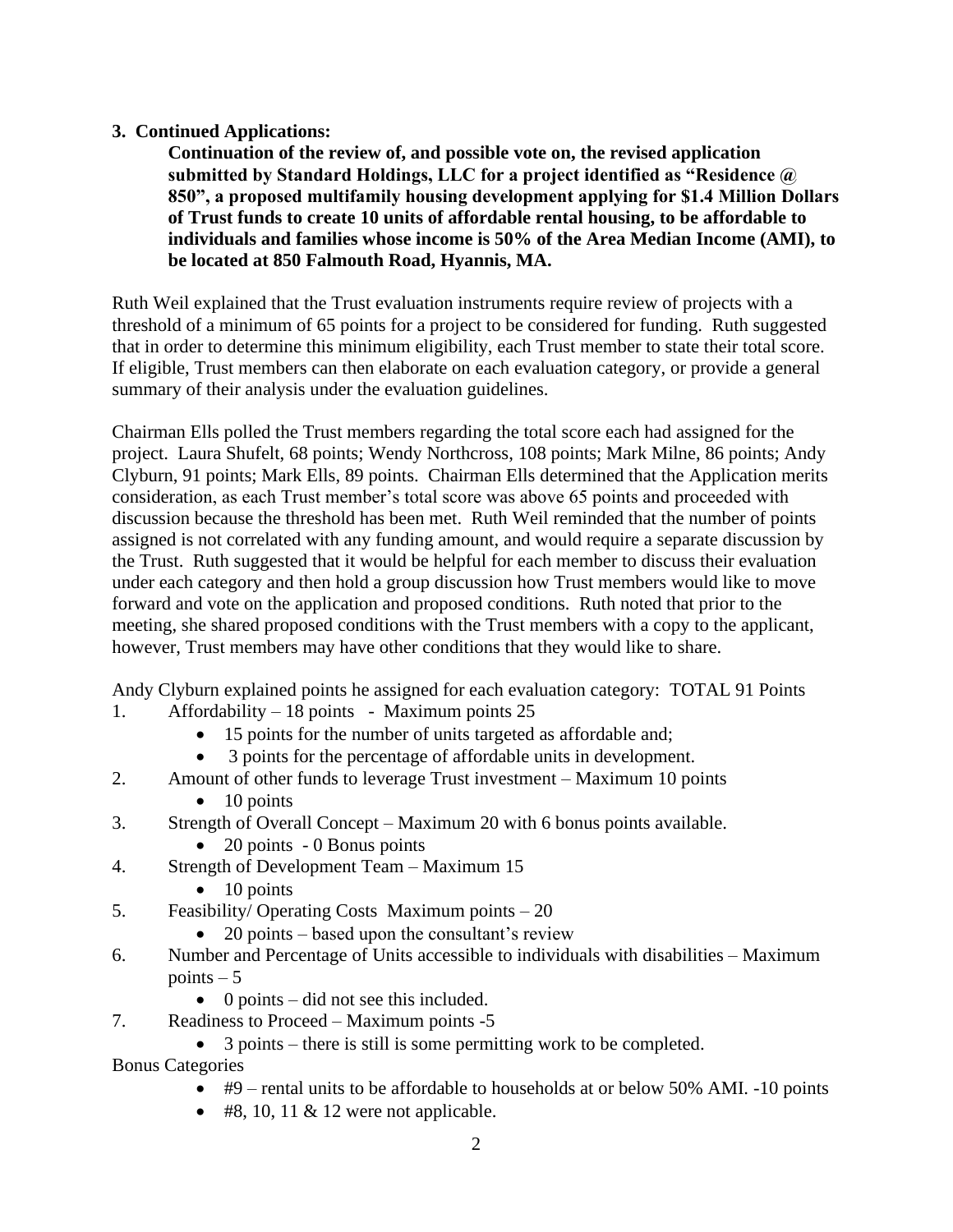Laura Shufelt explained points she assigned for each evaluation category: TOTAL 68 points

- 1. Affordability 18 points.
- 2. Other funds to leverage Trust investment 0 points The other money is not for affordable housing, it is for market housing.
- 3. Strength of Overall Concept 17 points
- 4. Strength of Development Team 5 points Did not see any experience in residential projects of this size, fair housing or affordable housing,
- 5. Operating cost 15 points
	- Still some questions about construction costs and solar credits in the budget.
- 6. Accessibility 0 points There needs to be accessible units in the development budget.
- 7. Readiness to Proceed 3 points
- Bonus Categories

#9 – rental units at 50% AMI – 10 points

#8, #10, #11, #12 were not applicable.

Wendy Northcross explained points she assigned for each evaluation category: TOTAL 108 points

- 1. Affordability  $-25$  points
- 2. Leveraging Trust investment 10 points 91% of the financing coming from other sources
- 3. Strength of Overall Concept 21 points
- 4. Strength of Development Team 15 points Development team is strong. Financial expertise is excellent and impressive.
- 5. Financial feasibility/operating costs 20 points
- 6. Accessible Units  $-2$  points There are 3 ADA units in the development.
- 7. Readiness to proceed 5 points

Bonus Categories

#9 – rental units at 50% AMI – 10 points

Mark Milne explained points he assigned for each evaluation category: TOTAL 86 points

- 1. Affordability 18 points
- 2. Leveraging Trust investment 10 points Majority of funding is non-Trust
- 3. Strength of Overall Concept 18 points out of 20 Solar issue and no solar \$ going into the pro forma
- 4. Strength of Development Team 15 points
	- Development team is strong. Project is complicated, financial background is excellent.
- 5. Financial feasibility/operating costs 20 points
- 6. Accessible Units  $-0$  points
	- Was not included in application
- 7. Readiness to proceed 5 points

Bonus Categories – 0 points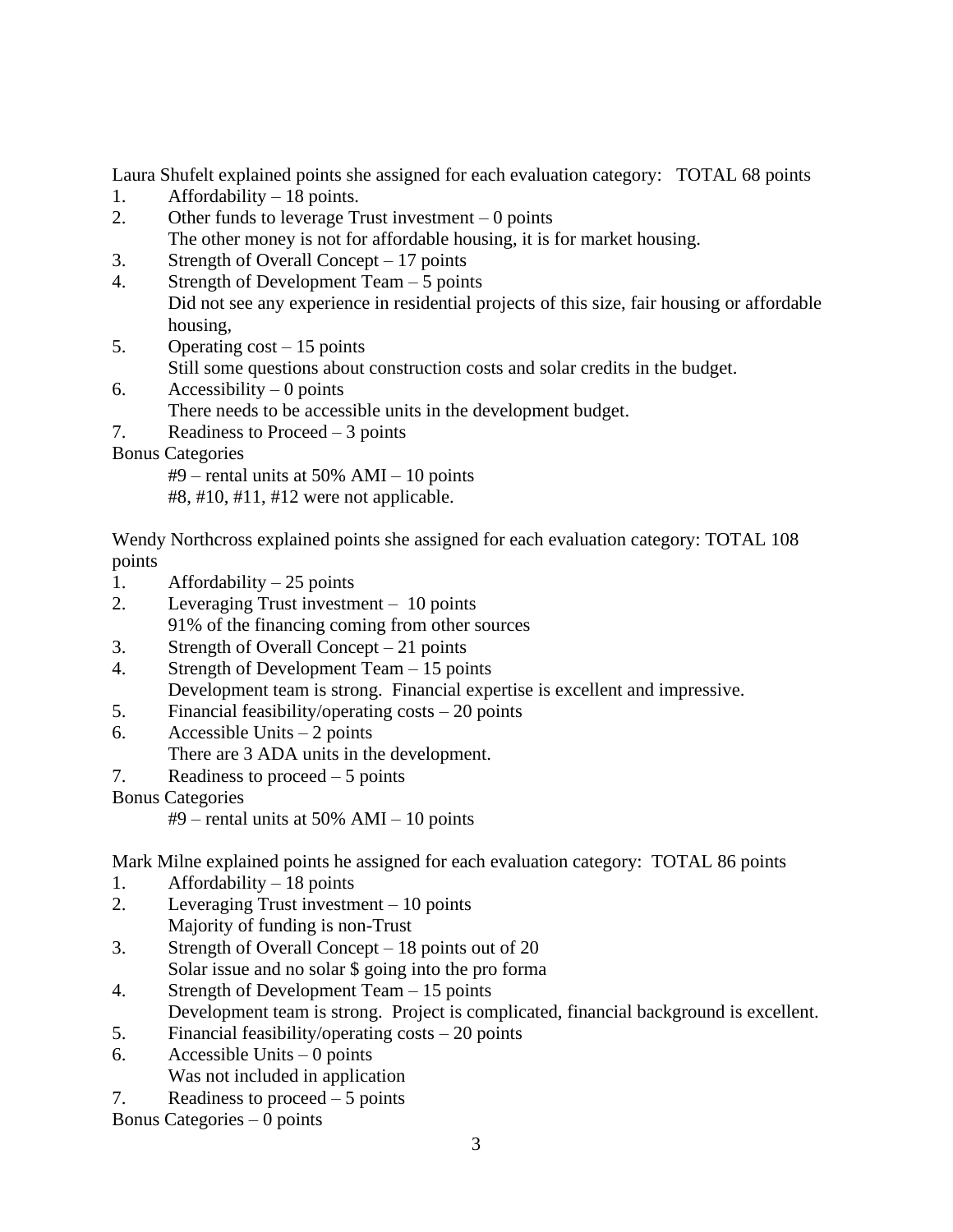Mark Ells explained points he assigned for each evaluation category: TOTAL 89 points

- 1. Affordability 18 points
- 2. Leveraging Trust investment 10 points
- Evaluated the overall project: market and affordable units
- 3. Strength of Overall Concept 22 points
- 4. Strength of Development Team 9 points There were some outstanding questions
- 5. Financial feasibility/operating costs 20 points
- 6. Accessible Units  $-0$  points

Not included. Bonus Categories

 $#9 - 10$  points

Ruth Weil suggested that Trust members may now want to discuss whether they want to fund the Application, and if so, at what level. She suggested a motion to approve the project, or in the alternative, discuss the Application first and then move to approve the project at a certain funding level.

Motion was made by Andy Clyburn and seconded by Wendy Northcross to approve the Application of Standard Holdings, LLC for \$1.4M of Affordable Housing Growth and Development Trust Funds for the creation of 10 affordable rental housing units to be located at 850 Falmouth Road, Hyannis, to be offered to households whose income is 50% AMI or below.

Discussion: Laura Shufelt reiterated that the financial review did not include \$91,000 of solar credit and said that this should reduce the Trust funding ask by that amount. She noted that there is already some cushion in the tax credit of about \$100,000 that will not be known for 3 years, however, the \$91,000 is actual and is based on their estimate of \$350,000 and a 26% tax credit. Laura suggested a motion to reduce the Trust funding amount by \$91,000 because it is revenue that was not included in the financials and questions regarding the solar credit were unanswered. Laura stated that she did the research, and it is 26%.

Motion was made by Laura Shufelt and seconded by Mark Milne to amend Andy Clyburn's motion to approve the Application by reducing the amount to \$1,309,000 of Affordable Housing Growth and Development Trust Funds. Roll call vote for amendment to reduce amount: Laura Shufelt (yes), Wendy Northcross (no), Mark Milne (no), Andy Clyburn (no), Mark Ells (yes). Motion did not pass.

Roll call vote for original motion by Andy Clyburn for \$1.4M: Laura Shufelt (no), Wendy Northcross (yes), Mark Milne (yes), Andy Clyburn (yes), Mark Ells (yes). Motion carries.

Ruth Weil advised Trust members that she had circulated a series of potential conditions and noted that Trust members should discuss if there are additional conditions or conditions that should be removed. Ruth shared that she touched base with MassDevelopment and they are willing to partner with the Town of Barnstable to release the money on a prorated construction loan basis. This would protect the Trust's investment, and also allow the developer to have the infusion of cash needed to go forward without having to borrow additional funds. She advised that at some point, the Trust may want to address if they are comfortable with this approach. Ruth advised that the next motion would be to approve the project subject to the list of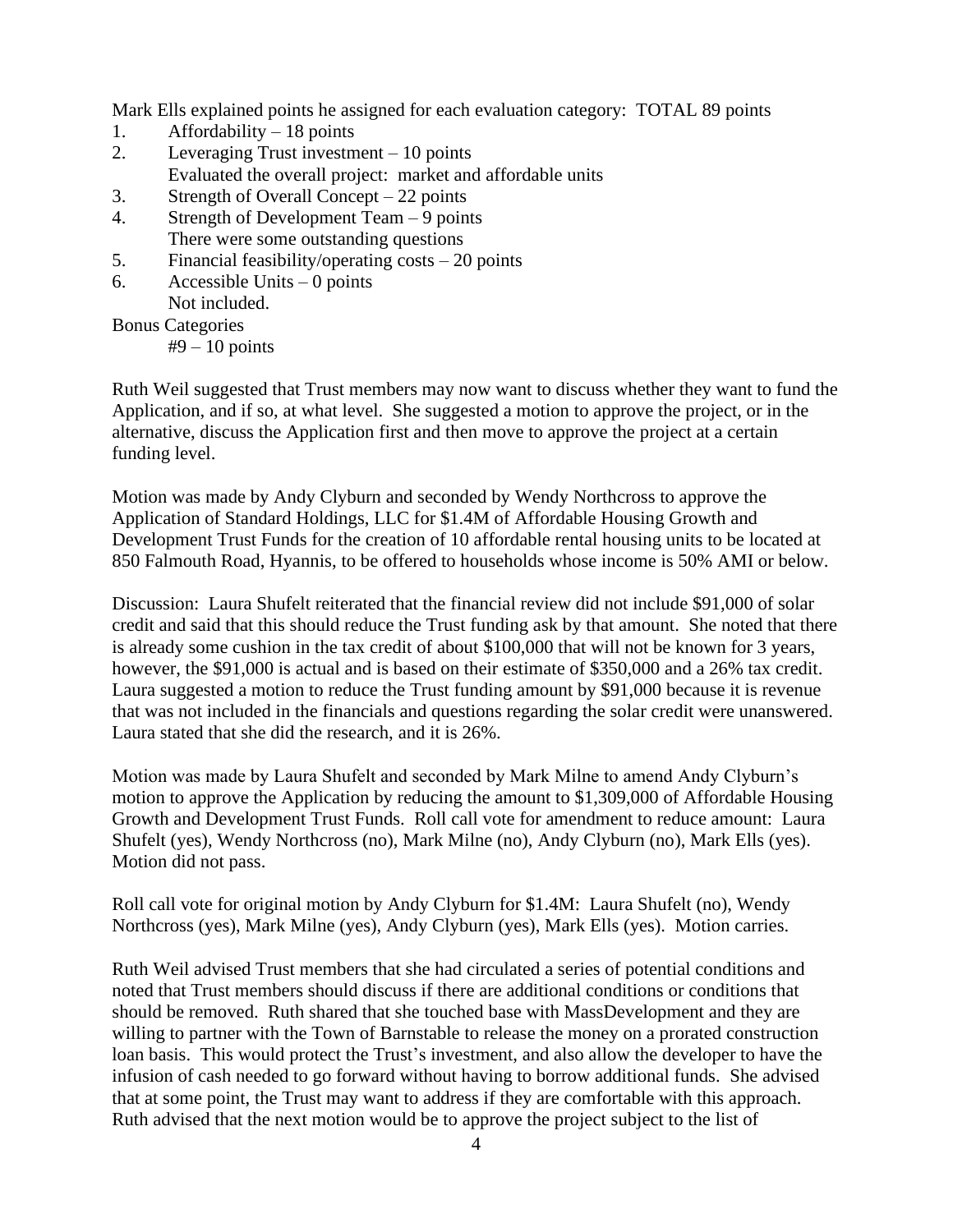conditions that were provided, however, there should be discussion to see if Trust members want to add or subtract conditions from that list.

Motion was made by Andy Clyburn and seconded by Wendy Northcross to approve the "Possible Grant Agreement Conditions for the Residence@850" dated March 4, 2021 as provided.

Discussion: Laura Shufelt indicated that she had additional conditions and questions that she would like to share:

- Laura inquired if the affordability restriction would survive foreclosure and who certifies compliance. Ruth explained that the DHCD standard affordable housing restriction model would be used so it would survive foreclosure, however, this should probably be added as a condition, as well as identification of a monitoring agent.
- Laura stated that the Trust should add a condition either the Trust approve a lottery and marketing agent and management agent, or get evidence of Mass Development's approval;
- An additional condition that the Trust receive an annual report of compliance that can be a duplicate of the reports to DHCD or Mass Development;
- Additional condition that the Trust approve the transfer of property or a change in the membership of the LLC for the first 10 years; and
- Additional condition that one of the 3 fully accessible units be designated as one of the 10 affordable units.

Laura stated that she wanted to clarify under "Other Considerations" that increasing the award, fees would be to the Town, not fees to the developer. We are not increasing their amount based on any additional fees they would have from the developer. Ruth said that when she spoke to Mass Development, they did not mention any fees that were going to be charged to the Town. However, this can be revisited and come back to the Trust if there are fees involved. Ruth noted that there will be an agreement between MassDevelopment and the Town specifying how the rust funds will be disbursed, so there will be opportunity for those details to be worked out.

Chairman Ells wanted to ensured that Trust members were clear as to the amendments of the seven Grant Agreement Conditions as written. Ruth stated that she was able to confirm that there will be a minimum of 3 accessible units within the development. The additional condition that one of the ADA units be affordable is reasonable and consistent with the Trust purpose for funding. Ruth said that amendments to the conditions from the floor are appropriate to move forward for a vote, however, it should be considered if the proposed modification to the conditions should instead be brought back to the Trust in written form for a vote at the next meeting scheduled March 26, 2021. A subsequent motion for consideration is to give the Chairman authority to approve the Grant Agreement. .

Chairman Ells noted Laura Shufelt's motion for modifications to the conditions as written, which was then seconded by Mark Milnes.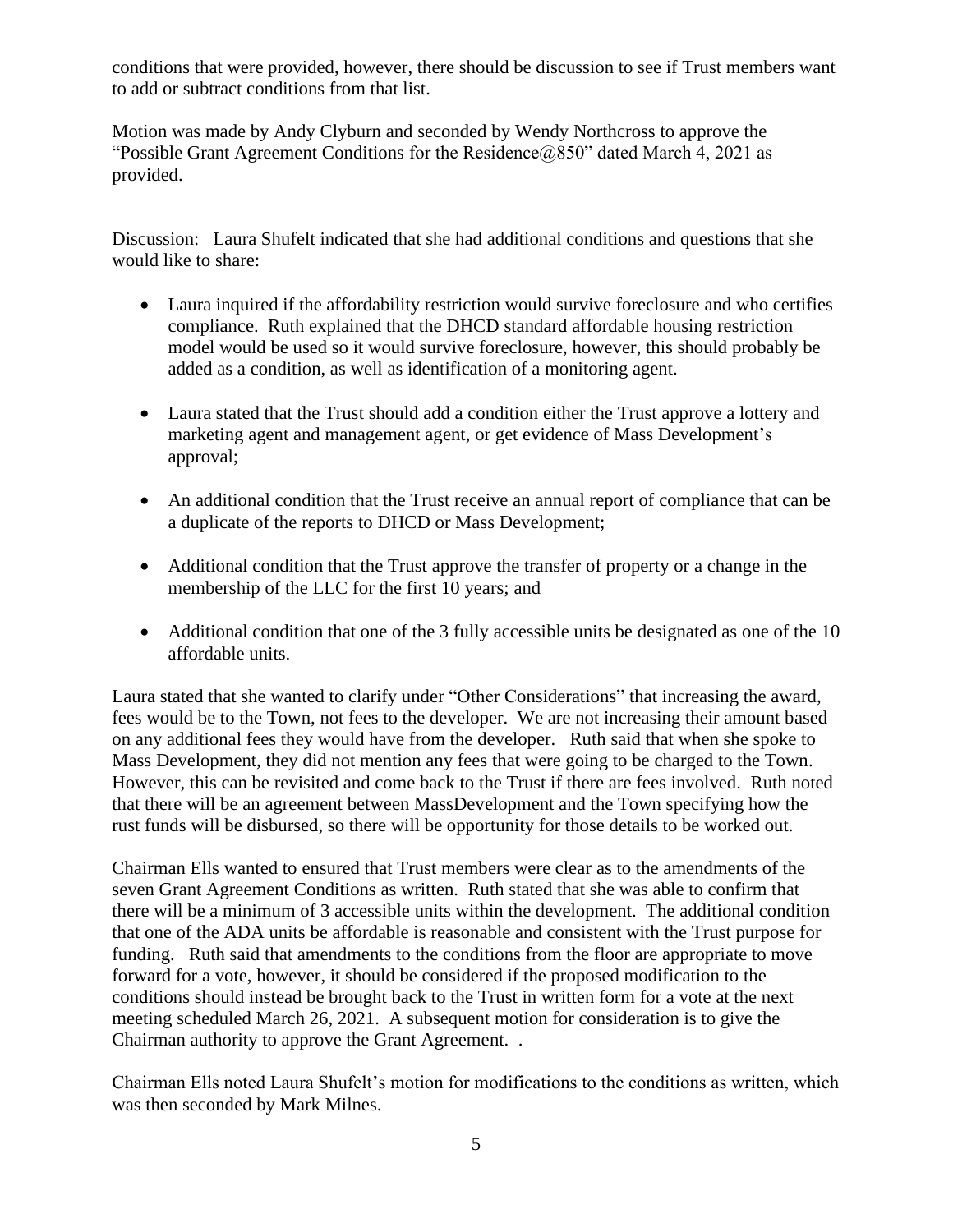Discussion; Wendy Northcross requested a copy of Laura's additional conditions. After brief discussion, members decided they would prefer to vote after the conditions document is modified with the additional conditions proposed by Laura incorporated at the next meeting. Mark Milne suggested that the Trust should also decide on the method of disbursement as well which should be included in the final draft, noting that there presently are two alternatives existing. Ruth said that the last version that includes discussion about disbursement by Mass Development will be sent out again to the Trust members.

Andy Clyburn clarified that the vote for approval of Standard LLC's Application stands and that only the vote of the possible conditions of that approval will be delayed until the next meeting scheduled for March 26, 2021. Andy noted that the reason the Trust was meeting a week early because there were issues with quorum in the month of March.

Mark Ells polled members regarding availability at the March 26, 2021 Affordable Housing Growth and Development Trust meeting: Laura Shufelt (yes), Wendy Northcross (yes), Mark Milne (yes), Andy Clyburn (yes), Mark Ells (yes).

Laura Shufelt withdrew her motion to amend the Grant Agreement Conditions as provided to allow for incorporation of suggested amendments into the document for a vote of the Trust members at the March 26, 2021 meeting. Also, Ruth will bring back the motion to authorize the Chairman to approve the Agreement at the March 26, 2021 meeting.

#### **4. Update on the evaluation for the development of affordable housing on the portion of the property now addressed as 1200 Phinney's Lane, Hyannis, (Map 274 Parcel 031) which was formerly owned by the Disabled American Veterans (DAV).**

David Anthony, Director of Property & Asset Management, explained that progress is being made as to how to transfer this property over to the Affordable Housing Trust at the appropriate time to develop this property with affordable housing as a component of that development. He noted internal conversations and some discussion with the Asset Management Advisory Committee and explained that the Committee has not taken a vote on any kind of recommendation to the Town Manager on this property. However, there is a possibility that the Committee may vote at their March 24, 2021 meeting on a recommendation on the disposition of the property. He noted some of the work yet to be done regarding the parcel boundaries and layout. Also discussed was the idea of hiring a consultant to undertake a predevelopment evaluation of the parcel using some of the budget that the Asset Management Advisory Committee was able to generate under the Town Manager from the sale of previous properties.

Mark Ells noted that this is considered to be a disposition of property and the procedure for this must be followed and asked if this parcel has been identified to all of our departments as a parcel that we are planning on disposing of? David said that they have not spoken directly with DPW or Conservation because the timing was not correct, although offered to try to get this accomplished by the March 24 Asset Management Advisory meeting if needed, however, a recommendation from the Committee would move it to the Town Manager, who would complete the disposition process. In conversations with Chief Sonnabend, David said that the Chief did not indicate a direct need for the parcel. However, the Chief did express concerns about the security issues of the back parking lots as this would invite pedestrian traffic through the woods. Andy Clyburn noted his conversations with Chief Sonnabend about this specifically and said that the Town does have a proposed Capital Improvement Plan (CIP) for security and it would be a matter of accelerating and possibly modifying that CIP to make sure the work is completed prior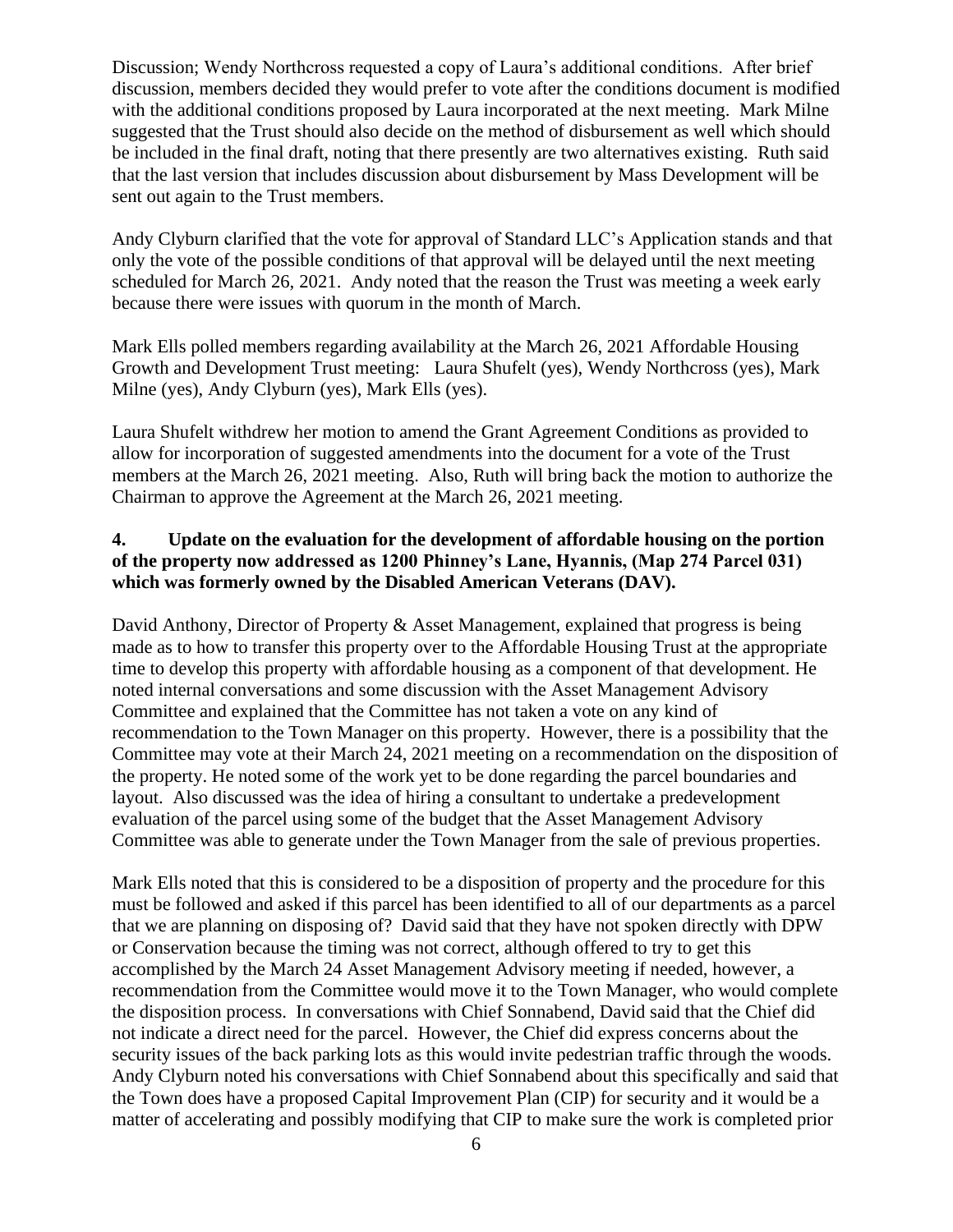to this project; the Chief is in the loop. Chairman Ells said that he wants to ensure that the process for the disposition of property is followed and that Town departments have an opportunity to review parcels proposed to be disposed of.

Elizabeth Jenkins, Director of Planning and Development wanted to make the Trust aware that the parcel originally was acquired for Police purposes it will take a 2/3 vote of the Town Council to change that restriction of use. She noted that a lot of cleanup work is needed regarding title and encumbrance issues. She also stated that they are looking to do "test fits" on the property to evaluate development potential as well as the precise boundaries. She did not think that these would be ready for the Asset Management Advisory Committee meeting on March 24 relative to the precise boundaries. Once information is available, the next step would be to come to the Trust to recommend that a request be made for the Town to transfer the parcel to the Trust.

#### **5. Update on the Application to the Massachusetts Housing Partnership Affordable Housing Trust Intensive Technical Assistance Program.**

Ruth Weil said that she reached out to the individual in charge of the Massachusetts Housing Partnership Affordable Housing Trust Intensive Technical Assistance Program and confirmed that predevelopment analysis that they were thinking about for 1200 Phinney's Lane parcel is not appropriate for that program. Ruth explained that this program is more for enhancing Trust technical skills internally. This is why both Elizabeth and David mentioned use of Town funds to serve that purpose. Laura Shufelt added that Trust funds can also be used for predevelopment and offered that the Trust approve funds for predevelopment for that site as an option. David Anthony said timing may not allow this as the predevelopment work will be performed before the land is transferred to the Trust and noted that he was unsure if Trust funds can be used prior to having control of the property. David said that he thought Asset Management funds could for relatively short money obtain the information to inform the transfer over to the Trust. Andy Clyburn agreed that this is within the 4 corners of what those prior parcel sales have funded and is clearly the intent of what David is trying to do in valuation of Town held properties. He opined that using Trust funds for predevelopment, would actually slow down the process.

Laura asked what the purpose of the soil test would be with the parcel having sewer and water. The term "test fits" was used by Elizabeth Jenkins and is a planner's term regarding doing an arrangement of building and parking on the lot. Wendy confirmed that the CIP mentioned is the Capital Improvement Plan. Andy further explained that the CIP list carries a significant  $5 - 10$ year backlog. There exists is a proposed project on the CIP list to address what the police had envisioned for security. This was the Chief's first blush request is it take a look and make sure that CIP went through.

Chairman Ells asked Elizabeth about her thoughts about utilizing this for affordable housing given its location. Elizabeth said that given the developed nature of the area, the proximity to the police station, the underutilization of the parcel today and the prior comprehensive plan, all point to this area as one that is appropriate for a multifamily housing development. She noted that the parcel is in a split zone with half the parcel in the B zoning district which permits multifamily housing. While the zoning in full does not support the type of development, it does in part so the parcel is very well suited parcel for the development we are envisioning here. As we move these conversations along, we have had significant interest from folks who might be looking to be partners on this project. Chair Ells said that so far, his communications with the Asset subcommittee have been that they would concur with what Elizabeth said. It is one of two